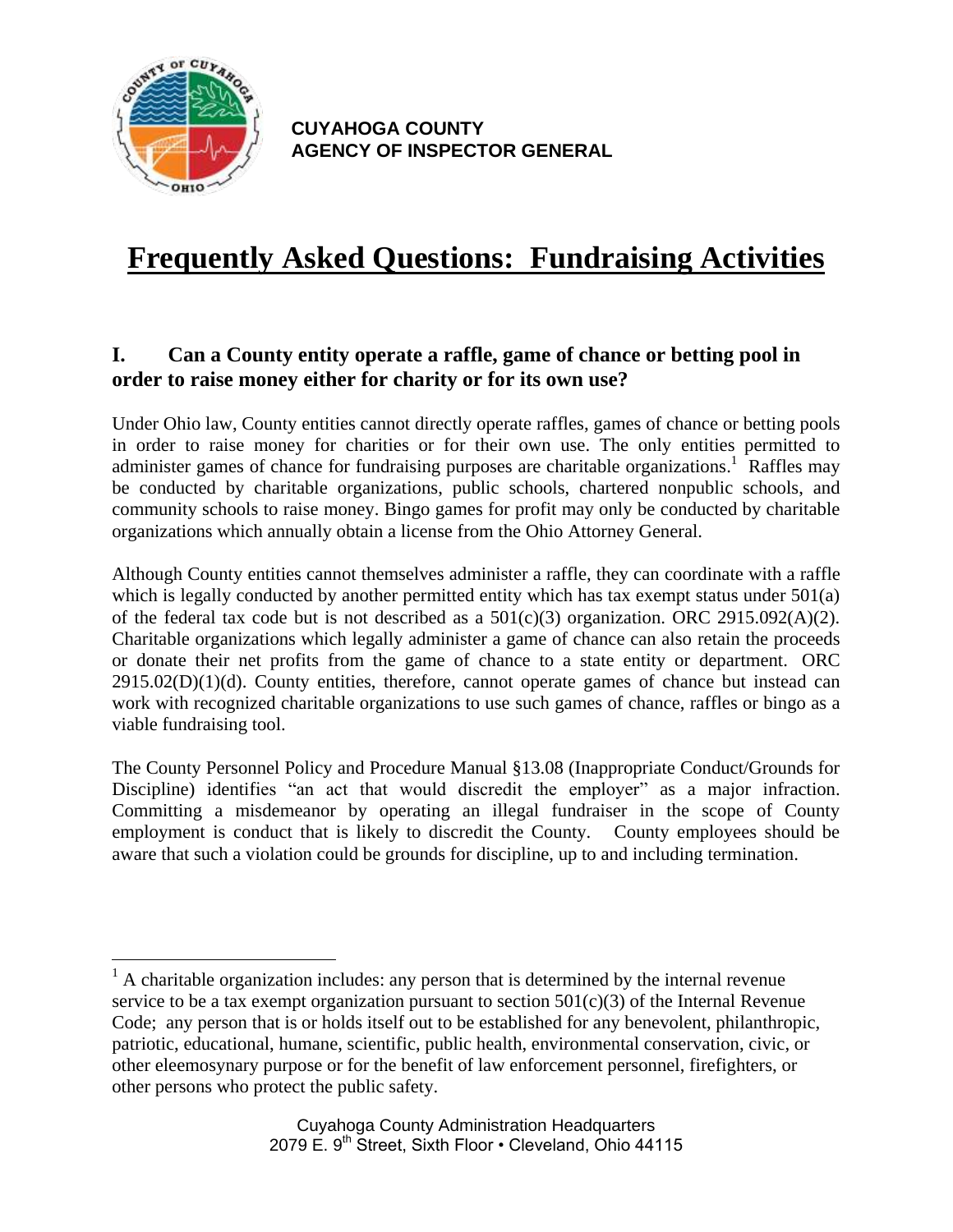### **A. Raffles**

Although raffles are considered a type of "bingo" under Ohio law, no license is required to hold a raffle for fundraising by a charitable organization. Charitable organizations that are tax exempt and described under section  $501(c)(3)$ ,  $(4)$ ,  $(7)$ ,  $(8)$ ,  $(10)$  or  $(19)$  of the IRS tax code, or public schools, nonpublic chartered schools, or community schools may hold raffles to raise funds for their own organization or school. Those organizations which are a tax-exempt organization but are not a 501(c)(3) organization may also hold raffles but are required to donate at least 50% of the net profits from the raffle to a government entity or other charitable purpose described in the statute. Thus, in coordination with the County, charitable organizations could hold a raffle which benefits themselves, but the County cannot operate the raffle itself.

## **B. Betting Pools**

Ohio state law prohibits County public officials and employees from conducting "pool[s] conducted for profit" under ORC Chapter 2915. "Pool[s] not conducted for profit," however, are permitted so long as the total amount wagered is awarded only to a participant or participants. More specifically, County officials and employees may not conduct betting pools, including basketball brackets, which distribute a portion of the proceeds to non-participants including charities. County officials and employees may conduct basketball brackets only if 100% of the proceeds are distributed to the participants. Although this result may seem counter-intuitive, it reflects the current state of the Ohio Revised Code. Accordingly, County public officials and employees are only permitted to conduct "pool[s] not conducted for profit" in which all of the proceeds are distributed to participants*.*

## **C. Games of Chance**

 $\overline{a}$ 

As with raffles, because the County is not a charitable organization the County cannot operate games of chance. In contrast, charitable organizations which have a  $501(a)$  tax exempt status and have been in continuous existence for 2 years or longer are also able to operate games of chance for fundraising purposes. Net profits from a game of chance legally administered by a charitable organization can also be donated to a governmental entity. Permissible games of chance include gambling and activities such as Texas hold'em, black jack, poker and other similar games played to raise funds for a charity. Not permissible under Ohio law are games of chance such as craps or roulette for money. Again, the County cannot operate games of chance to raise money for a charity. Only the charitable organization may do so.

# **II. Can a County entity raise funds for an individual employee?**

In the Department's discretion, fundraising events may be held to raise money to benefit individual employees provided that the events do not interfere with the employee's assigned duties or disrupt the workplace.<sup>2</sup> Examples include purchasing retirement gifts or funeral flowers

<sup>&</sup>lt;sup>2</sup> selling non-County related items during County work hours could be construed as Misuse of County Resources (Section 407.12 of the County Code) and/or Misuse of Official Position (Section 407.16 of the County Code).